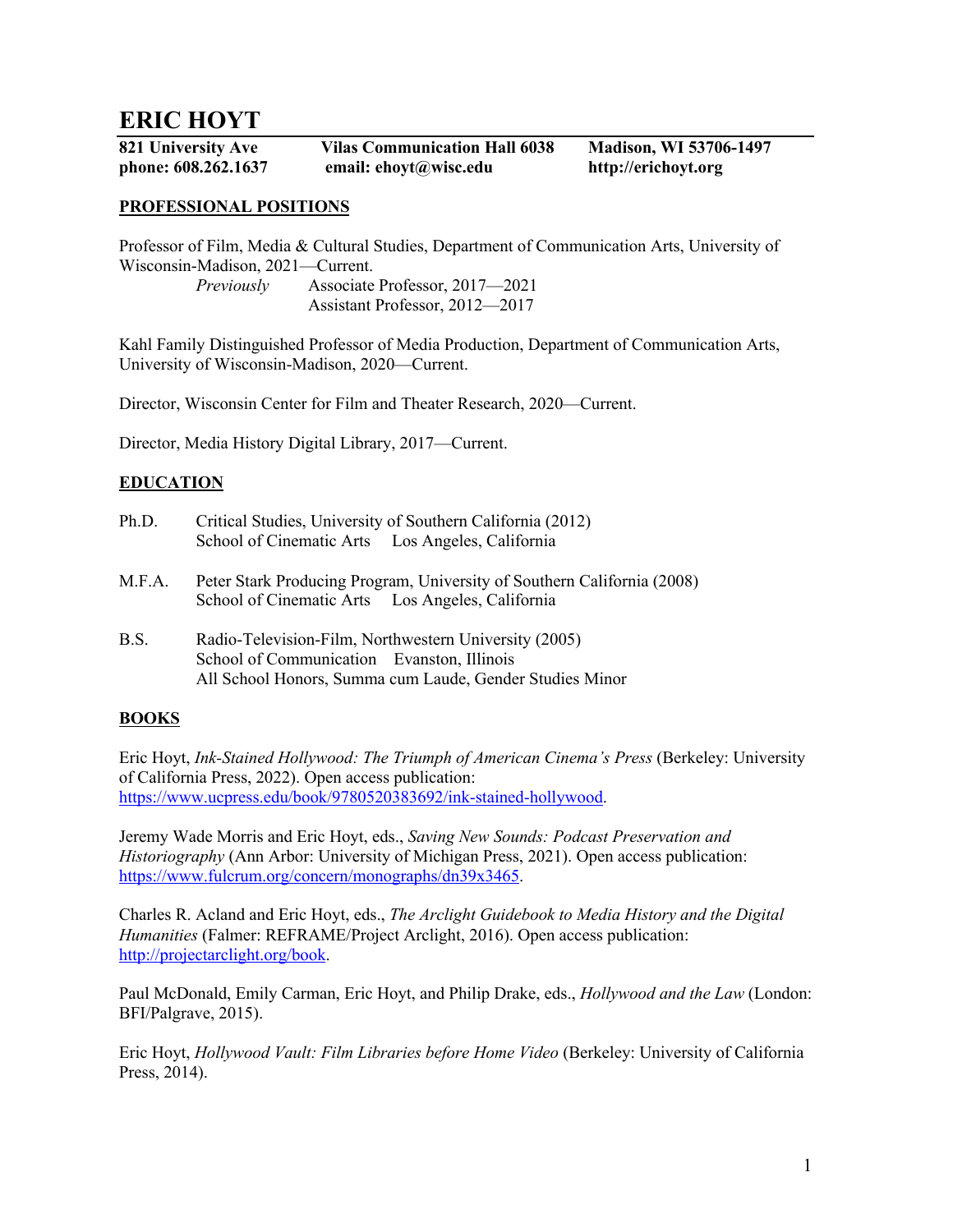# **BOOKS IN PROGRESS**

Eric Hoyt, *The Day After: Network Television's Nuclear Movie Event*. A monograph exploring the production, reception, and legacy of *The Day After* (1983), one of the most widely viewed and discussed television events of all time.

Kelley Conway and Eric Hoyt, eds., *Global Movie Magazine Networks*. A co-edited anthology, comprised of 20 chapters by leading film scholars, profiling international film magazines, analyzing their meanings, and reflecting on their new accessibility through digitization initiatives.

# **EXTERNAL GRANTS AND AWARDS**

Digital Humanities Advancement Grant. Amount: \$294,265. Role: Co-PI. Partner: Stephanie Sapienza (PI) at the Maryland Institute of Technology. Duration: 2021—2023. Awarded for "Broadcasting Audiovisual Data: Using Linked Data and Local Authority Aggregators to Enhance Discoverability for Broadcasting."

ACLS Digital Extension Grant. Amount: \$150,0000. Role: PI. Partner: Kelley Conway (Co-PI). Duration: 2019—2022. Awarded for "Enhancing and Globalizing the Media History Digital Library."

NEH Humanities Collections and Reference Resources Grant. Amount: \$217,000. Role: Co-PI. Partner: Stephanie Sapienza (PI) at the Maryland Institute of Technology. Duration: 2018—2021. Awarded for "Unlocking the Airwaves: Revitalizing an Early Public and Educational Radio Collection."

NEH Digital Humanities Advancement Grant. Amount: \$74,972. Role: Co-PI. Partner: Jeremy Morris (PI) at the University of Wisconsin-Madison. Duration: 2017—2019. Awarded for PodcastRE Analytics: Investigating the Golden Age of Podcasting through Metadata and Sound.

Bill Douglas Cinema Museum Research Fellowship at the University of Exeter. Amount: \$2,000. Duration: 2019—2020. Awarded to support archival research for the *Ink-Stained Hollywood* book project.

Mary Pickford Foundation Grant. Amount: \$5,000. Role: PI. Duration: 2019—2020. Awarded for Media History Digital Library open access scanning of press books.

University of California – California Digital Library Grant. Amount: \$10,000. Role: PI. Duration: 2019—2020. Awarded for the Media History Digital Library's open access scanning of *TV Guide* from the collection of the Prelinger Library.

University of Toronto Digitization Grant. Amount: \$5,000. Role: PI. Duration: 2018—2019. Awarded for the Media History Digital Library's open access scanning of *Hollywood Studio Magazine.*

Best Use of DH for Fun, Digital Humanities Awards, 2018. Awarded for PodcastRE.

Mary Pickford Foundation Grant. Amount: \$10,000. Role: PI. Duration: 2017—2018. Awarded for Media History Digital Library Website Redesign.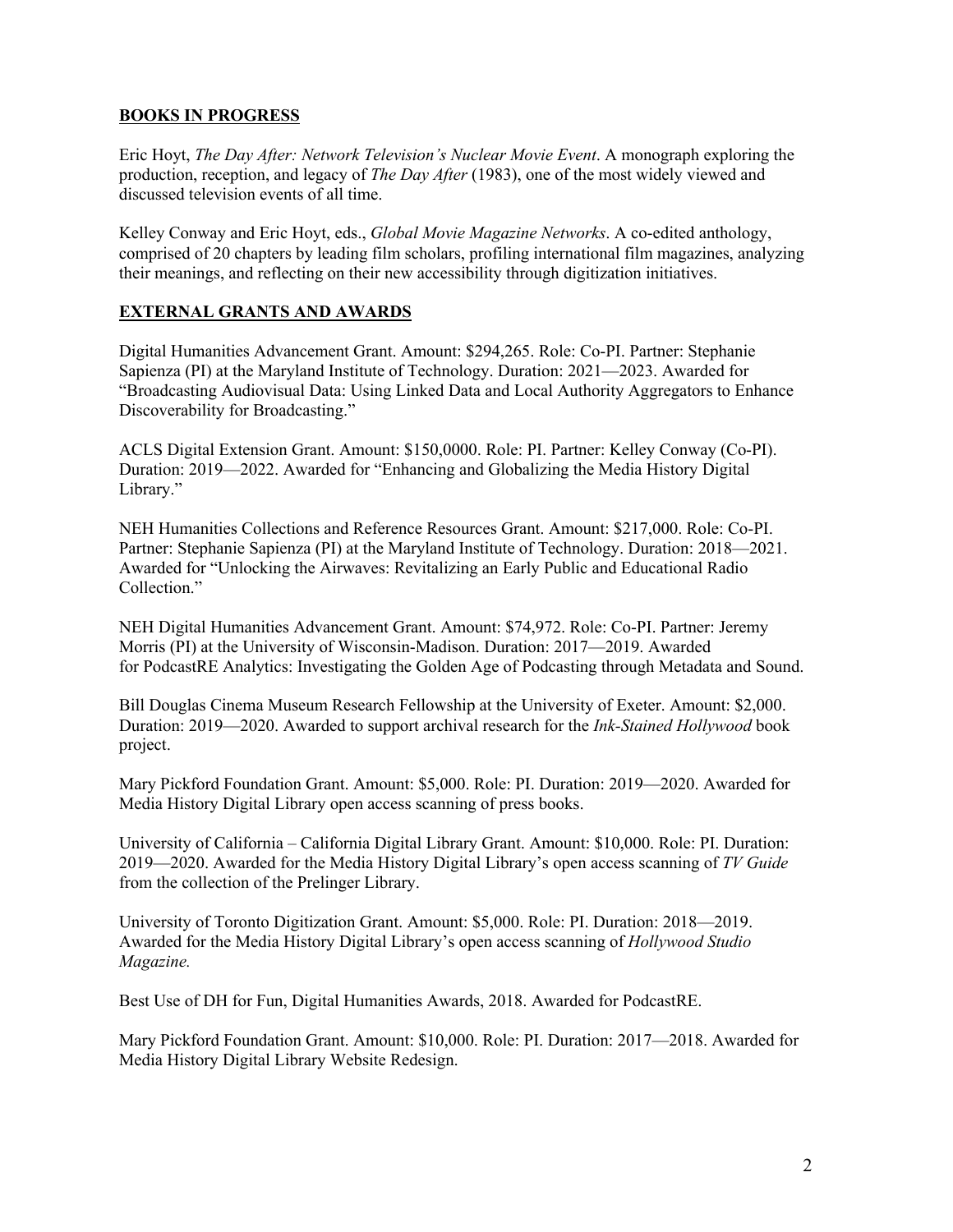Digging into Data Grant. Amount: \$200,000. Role: PI of US Research Team. Sponsors: IMLS, and SSHRC. Partner: Charles Acland (PI of Canadian Research Team), Concordia University. Duration: 2014—2016. *Awarded for Project Arclight: Analytics for the Study of 20th Century Media.*

Finalist for the Richard Wall Memorial Award (given for an exemplary work in the field of recorded performance), Theatre Library Association, 2015. *Awarded for Hollywood Vault: Film Libraries before Home Video.*

Anne Friedberg Innovative Scholarship Award, Society for Cinema and Media Studies, 2014. *Awarded for Lantern. The first time ever the award went to a digital project instead of a book.*

Best Website for Teaching & Learning, American Association of School Librarians, 2014. *Awarded for the Media History Digital Library.*

Best Electronic Reference Site, Popular Culture Association and American Culture Association, 2014. *Awarded for Lantern*.

Michael Nelson Prize for a Work in Media and History, International Association for Media and History, 2013. *Awarded for the Media History Digital Library*.

Best Electronic Reference Site, Popular Culture Association and American Culture Association, 2012. *Awarded for the Media History Digital Library*.

Student Writing Award, Society for Cinema and Media Studies, 2009. *Awarded for the essay "Writer in the Hole: Desny v. Wilder, Copyright Law, and the Battle Over Ideas."*

### **REFEREED JOURNAL PUBLICATIONS**

Eric Hoyt, Mary Huelsbeck, Amanda Smith, Lesley Stevenson, and Lauren Wilks, "Love, Links, Archives: Saving and Sharing the Wendy Clarke Tape Collection," *The Moving Image*, accepted and forthcoming in 2022.

Stephanie Sapienza, Eric Hoyt, Edward Summers, Matt St John, and JJ Bersch, "Healing the Gap: Digital Humanities Methods for the Virtual Reunification of Split Media and Paper Collections," *Digital Humanities Quarterly* 15, no. 1 (2021): http://www.digitalhumanities.org/dhq/vol/15/1/000509/000509.html.

Eric Hoyt, JJ Bersch, Susan Noh, Samuel Hansen, Jacob Mertens, and Jeremy Wade Morris, "PodcastRE Analytics: Using RSS to Study the Cultures and Norms of Podcasting," *Digital Humanities Quarterly* 15, no. 1 (2021): http://www.digitalhumanities.org/dhq/vol/15/1/000519/000519.html.

Jeremy Wade Morris, Samuel Hansen, and Eric Hoyt, "The PodcastRE Project: Curating and Preserving Podcasts (and Their Data)," *Journal of Radio and Audio Media* 26, no. 1 (2019): 8—20. DOI: 10.1080/19376529.2019.1559550.

Derek Long, Eric Hoyt, Anthony Tran, Kevin Ponto, and Kit Hughes, "Who's Trending in 1910s American Cinema?: Exploring ECHO and MHDL at Scale with Arclight," *The Moving Image* 16, no. 1 (2016): 57—81.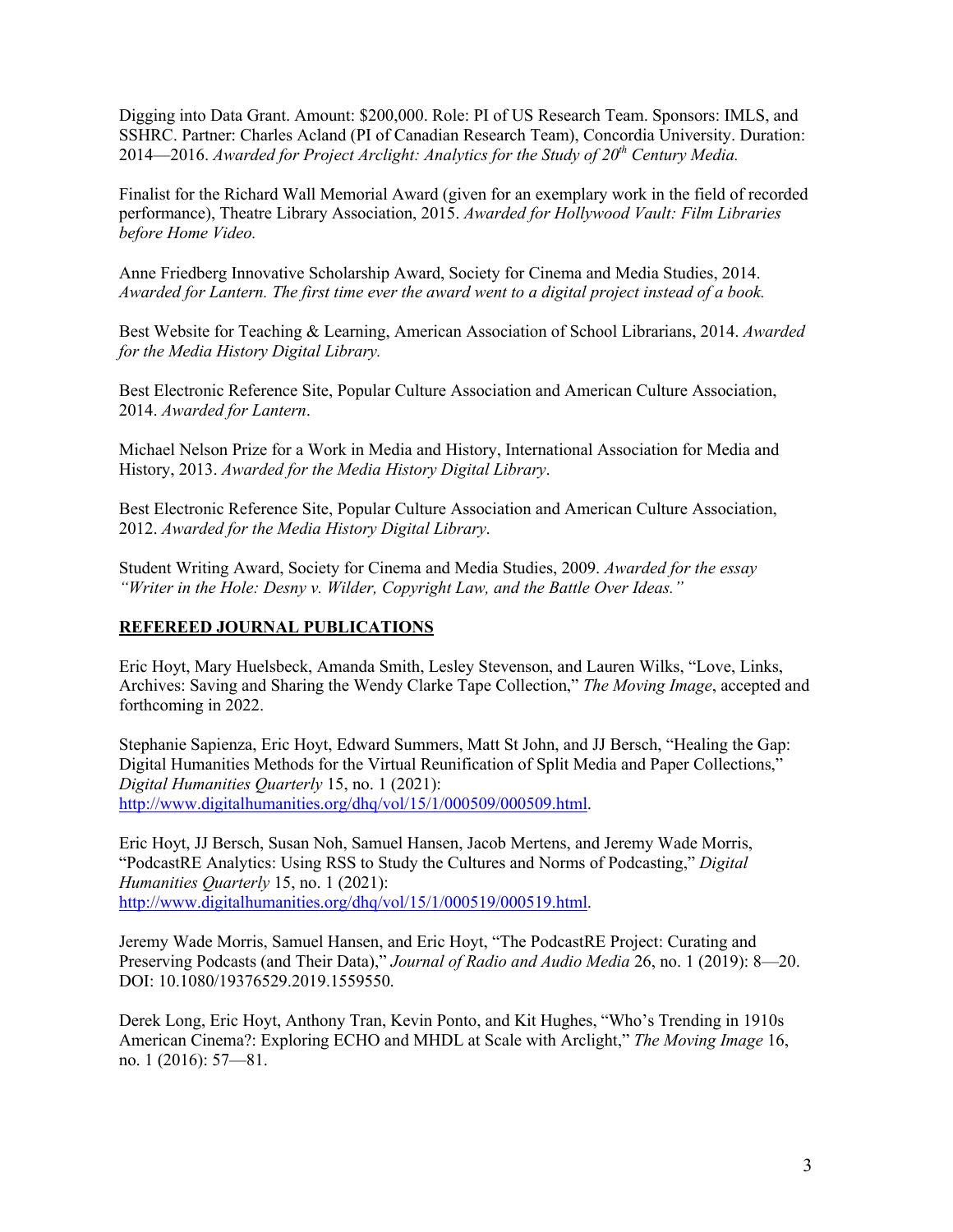Eric Hoyt, Derek Long, Anthony Tran, and Kit Hughes, "*Variety's* Transformations: Digitizing and Analyzing a Canonical Trade Paper," *Film History* 27, no. 4 (2015): 76—105.

Kit Hughes, Eric Hoyt, Derek Long, Kevin Ponto, and Anthony Tran, "Hacking Radio History's Data: Station Call Letter, Digitized Magazines, and Scaled Entity Search," *Media Industries Journal* 2, no. 2 (2015): n.p. http://www.mediaindustriesjournal.org/index.php/mij/article/view/128/182.

Eric Hoyt, "Distribution's Return Trip: Two Hollywood Studios, Money, and Japan, 1921—1941," *Velvet Light Trap* 75 (Spring 2015): 5—20.

Eric Hoyt, Kit Hughes, Derek Long, Kevin Ponto, and Anthony Tran, "Scaled Entity Search: A Method for Media Historiography and Response to Critiques of Big Humanities Data Research," *Proceedings of IEEE Conference on Big Data* (2014): 51—59. http://ieeexplore.ieee.org/xpl/articleDetails.jsp?arnumber=7004453.

Eric Hoyt, Kevin Ponto, and Carrie Roy, "Visualizing and Analyzing the Hollywood Screenplay with ScripThreads," *Digital Humanities Quarterly* 8, no. 4 (2014): n.p. http://www.digitalhumanities.org/dhq/vol/8/4/000190/000190.html.

Eric Hoyt, "Lenses for Lantern: Data Mining, Visualization, and Excavating Film History's Neglected Sources," *Film History* 26, no. 2 (Summer 2014): 146—168.

Nitin Govil and Eric Hoyt, "Thieves of Bombay: Douglas Fairbanks, Colonial Copyright, and Film Piracy in India, 1927-1935," *Bioscope: South Asian Screen Studies* 5, no. 1 (2014): 5—27.

Eric Hoyt, "Writer in the Hole: *Desny v. Wilder*, Copyright Law, and the Battle Over Ideas," *Cinema Journal* 50, no. 2 (Winter 2011): 21—40*. An earlier version of this essay was the winner of the 2009 Society for Cinema and Media Studies Student Writing Award.*

Eric Hoyt, "Hollywood and the Income Tax, 1929—1955," *Film History* 22, no. 1 (2010): 5—20.

### **BOOK CHAPTERS**

Matt St. John, Eric Hoyt, and Stephanie Sapienza, "Back to Sound School: Revisiting the Aesthetic Norms of 1950s and 1960s Educational Radio," in *The Oxford Handbook to Radio Studies*, ed. Andrew Bottomley and Michele Hilmes (New York: Oxford University Press, forthcoming in 2022).

Eric Hoyt, "The Source and its Encoding," in *The Perspective Web*, ed. Piek Vossen and Antske Fokkens (Amsterdam: University of Amsterdam Press, forthcoming in 2022).

Eric Hoyt, "The Trade Papers and Cultures of 1920s Hollywood," in *Resetting the Scene: Classical Hollywood Revisited*, ed. Philippa Gates and Katherine Spring (Detroit: Wayne State University Press, 2021): 267—279.

Eric Hoyt, "Saving Podcasting's Contexts: Archive Collecting Strategies and Media Historiography," in *Saving New Sounds: Podcast Preservation and Historiography*, ed. Jeremy Wade Morris and Eric Hoyt (Ann Arbor: University of Michigan Press, 2021): 237—255.

Eric Hoyt and Jeremy Wade Morris, "Introduction: The Inseparability of Research and Preservation Frameworks for Podcasting History," in *Saving New Sounds: Podcast Preservation and*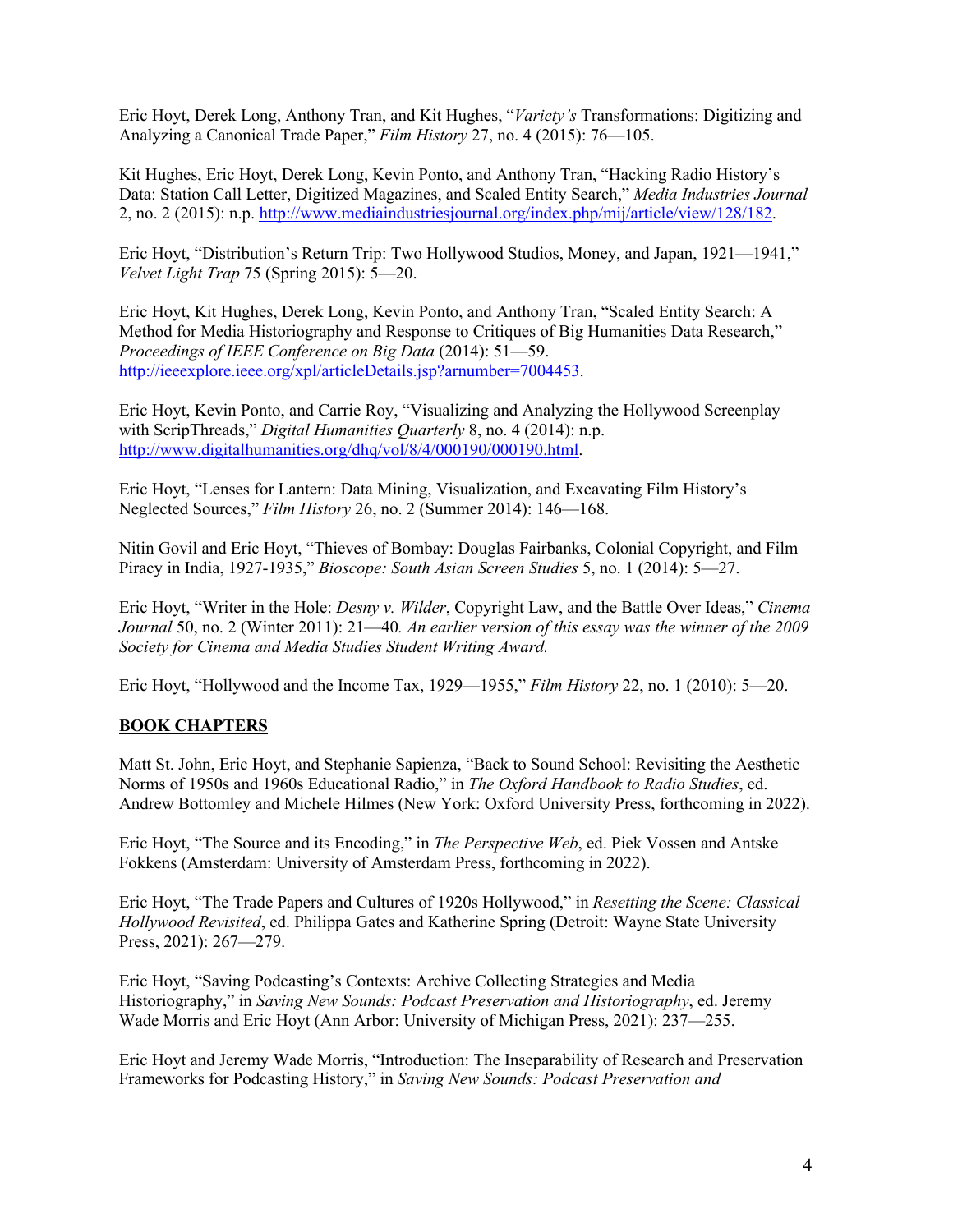*Historiography*, ed. Jeremy Wade Morris and Eric Hoyt (Ann Arbor: University of Michigan Press, 2021): 1—25.

Jacob Mertens, Eric Hoyt, and Jeremy Wade Morris, "Drifting Vocal Performances: Studying Vocal Pitch and Frequency in Podcasting with Digital Tools," in *Saving New Sounds: Podcast Preservation and Historiography*, ed. Jeremy Wade Morris and Eric Hoyt (Ann Arbor: University of Michigan Press, 2021): 154—178.

Eric Hoyt, "Aggregating Aspirations: What Peabody's Metadata Tells Us About Local TV History," in *Television History, The Peabody Archive, and Cultural Memory*, ed. Ethan Thompson, Jeffrey P. Jones, and Lucas Hatlen (Athens, GA: University of Georgia Press, 2019): 46—60.

Eric Hoyt, "Arclights and Zoom Lenses: Searching for Influential Exhibitors in Film History's Big Data," in *The Routledge Companion to New Cinema History*, ed. Daniel Biltereyst, Richard Maltby and Philippe Meers (New York: Routledge, 2019): 83—95.

Eric Hoyt, Anthony Tran, Derek Long, Kit Hughes, and Kevin Ponto, "Searching, Mining, and Interpreting Media History's Big Data," *Routledge Companion to Media Studies and the Digital Humanities*, ed. Jentery Sayers (New York: Routledge, 2018): 413—422.

Eric Hoyt, "Building a Lantern and Keeping it Burning," in *Applied Media Studies*, ed. Kirsten Ostherr (New York: Routledge, 2017): 238—250.

Eric Hoyt, Kit Hughes, and Charles R. Acland, "A Guide to the Arclight Guidebook," in *The Arclight Guidebook to Media History and the Digital Humanities*, ed. Charles R. Acland and Eric Hoyt (Falmer: REFRAME/Project Arclight, 2016): 1—29.

Eric Hoyt, "Curating, Coding, Writing: Expanded Forms of Scholarly Production," in *The Arclight Guidebook to Media History and the Digital Humanities*, ed. Charles R. Acland and Eric Hoyt (Falmer: REFRAME/Project Arclight, 2016): 347—373.

Eric Hoyt, "Asset or Liability?: Hollywood and Tax Law," in *Hollywood and the Law*, ed. Paul McDonald, Emily Carman, Eric Hoyt, and Philip Drake (London: BFI/Palgrave, 2015): 183—208.

Eric Hoyt, Paul McDonald, Emily Carman, and Philip Drake, "Introduction: On the Legal Lives of Hollywood," in *Hollywood and the Law*, edited by Paul McDonald, Emily Carman, Eric Hoyt, and Philip Drake (London: BFI/Palgrave): 1—20.

### **NON-REFEREED JOURNAL PUBLICATIONS**

Eric Hoyt and Jeremy Wade Morris, "Teaching with and through Media History: PodcastRE and the Media History Digital Library," *Journal of Cinema and Media Studies: Teaching Dossier*, accepted and forthcoming in 2021.

Eric Hoyt, "Dossier: Technology and the Trade Press: Exhibitors, Technology, and Industrial Journalism in the 1910s and 1920s," *Velvet Light Trap* 76 (Fall 2015), 49—53.

Eric Hoyt, Carl Hagenmaier, and Wendy Hagenmaier, "Media + History + Digital + Library: An Experiment in Synthesis," *Journal of Electronic Media Studies* 3, no. 1 (Spring 2013). DOI: 10.1349/PS1.1938-6060.A.430.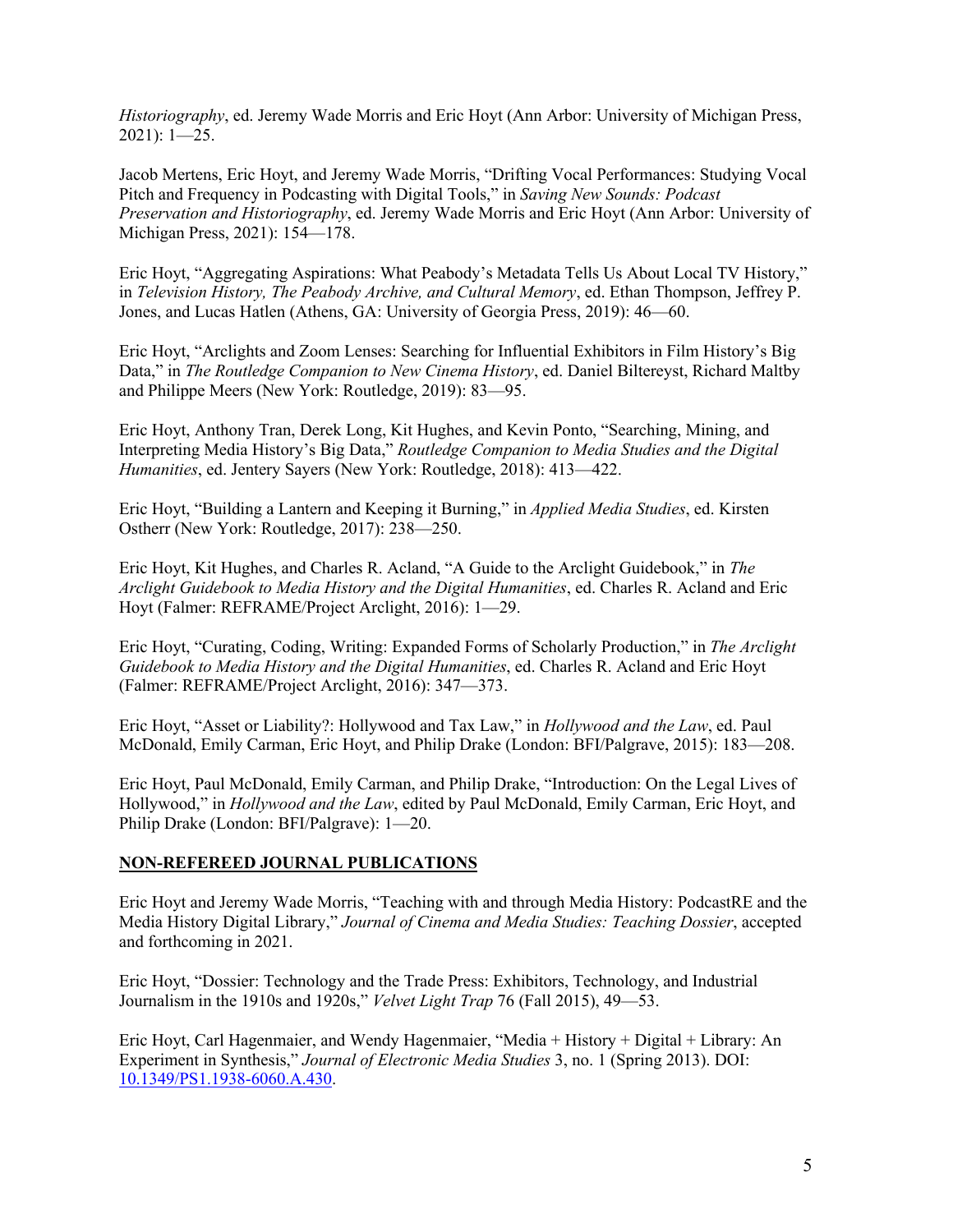Eric Hoyt, "Bootstrapping a Digital Project? 5 Things to Consider," *The Spectator* 33, no. 2 (Fall 2013), 31—37.

Eric Hoyt, "Engaging the Public Domain," *International Journal of Learning and Media* 3, no. 1  $(2011): 1-5.$ 

Eric Hoyt, "Keeping it Real: Watching the World Watch TV," *World Policy Journal* 27, no. 3 (Fall 2010): 47—55.

Eric Hoyt, "The Future of Selling the Past: Studio Libraries in the 21st Century," *Jump Cut* 52 (Summer 2010). URL: http://www.ejumpcut.org/archive/jc52.2010/hoytStudioLibraries/.

# **DIGITAL PROJECTS**

*Director*, Media History Digital Library, www.mediahistoryproject.org (2018- ), *previously served as co-director from 2011-2017*

• Coordinated the digitization of over 3 million pages of historic film and media magazines that belong in the public domain.

• Created database that enables users to search and access historical material.

• Designed and launched the Library's first website, which the *New Yorker* says opens a "multitude of splendid digital cinematic rabbit holes" and the Lead Curator of the British Library's Moving Image Division calls "*the* new research library. This is where the bread-and-butter research documentation upon which we all depend is going to be found from now on."

*Co-Principal Investigator and Lead Software Developer*, "PodcastRE Analytics: Investigating the Golden Age of Podcasting through Metadata and Sound," http://podcastre.org (2016-present)

- Co-authored successful \$190,000 UW2020 grant proposal and \$75,000 NEH Digital Humanities Advancement Grant Proposal.
- Helped build infrastructure for the PodcastRE database and podcast preservation.
- Developed method for analyzing the 120,000 podcasts and 150,000 metadata files saved in the PodacstRE database.

*Principal Investigator* (U.S. Research Team), Project Arclight: Analytics for the Study of 20<sup>th</sup> Century Media, http://projectarclight.org (2013-2016)

• Co-authored successful \$200,000 Digging into Data grant proposal.

• Developed a new approach for data mining more than 2 million pages of newspapers and film and television magazines.

• Leader of the software development team that built the Arclight web application.

*Designer, Developer & Producer*, Lantern, http://lantern.mediahist.org (2011-present)

• Directed programming and design team in the development of a fulltext search engine for the Media History Digital Library's collections.

• Programmed algorithmic data visualizations on the homepage that show the biases of what film scholars cite and argue for the need to study under-utilized sources.

• In its first 10 weeks online, Lantern attracted 34,858 unique visitors, with the average visitor spending 7 minutes 48 seconds on the site per visit.

*Unlocking the Airwaves*, Co-PI and Curator, https://unlockingtheairwaves.org (2018-present)

• Collaborated with Stephanie Sapienza (PI at University of Maryland) on writing successful NEH grant proposal.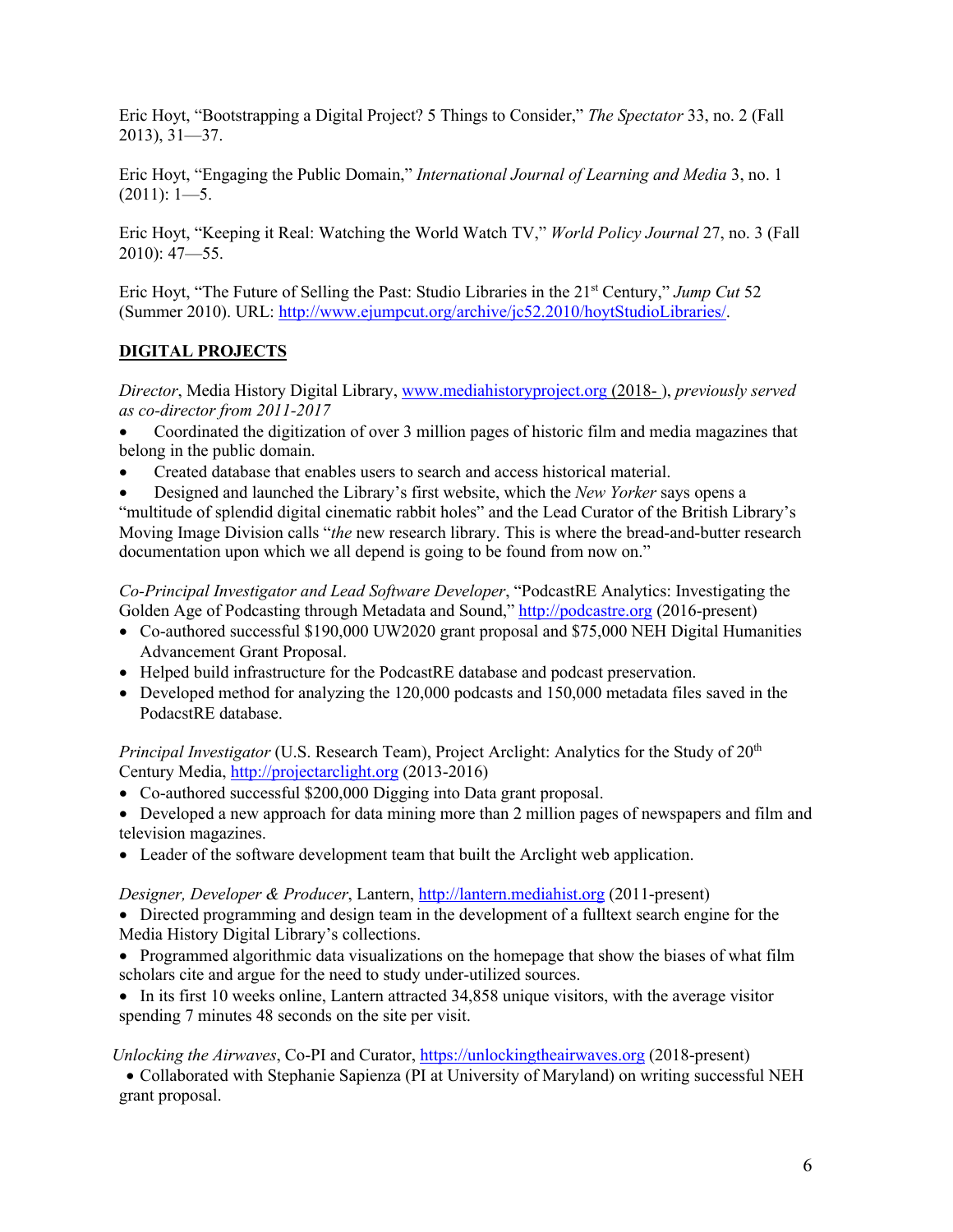• Supervised the scanning of 30,000 pages of archival documents at the Wisconsin Historical Society.

• Led the development of online curated exhibits to showcase the collections of the National Association of Educational Broadcasters.

### *Co-Principal Investigator*, ScripThreads, http://scripthreads.org (2012-2015)

• Participated in the development of screenplay visualization and analytics software with Kevin Ponto and Carrie Roy.

• Designed data-intensive study of how screenwriting and filmic storytelling techniques change across genre and history.

• Served as lead author on first journal article about ScripThreads and lead designer of the ScripThreads website.

*Designer, Curator, and Producer*, Hollywood Vault: Theatrical Reissues Digital Exhibit, http://vault.commarts.wisc.edu/exhibits/show/reissues (2014)

- Designed and curated a digital exhibit about theatrical film reissues—one of the subjects of *Hollywood Vault*.
- Uploaded book research data so that other scholars can access and reuse the data.
- Produced and edited seven short video segments available on the exhibit and YouTube.

# **BOOK REVIEWS**

Eric Hoyt, Rev. of Lee Grieveson and Haidee Wasson, eds., *Inventing Film Studies* for *The Moving Image* 9, no. 2 (Fall 2010): 184-187.

Eric Hoyt, Rev. of Jennifer Holt and Alisa Perren, eds., *Media Industries: History, Theory, and Method* for *Television & New Media* 11, no. 2 (2010): 157—159.

Eric Hoyt, Rev. of Tom Kemper, *Hidden Talent: The Emergence of Hollywood Agents* for *Senses of Cinema* (December 2009), www.sensesofcinema.com.

# **BLOG POSTS**

Eric Hoyt, "How to Topic Model a Fan Magazine," *Project Arclight Blog*, November 17, 2014.

Eric Hoyt, "Anne Friedberg, Innovative Scholarship, and *Close Up* (1927-1933)," *Antenna*, January 24, 2014.

Eric Hoyt, "Collaboration, Digitization, and The Implet," *In Media Res*, November 11, 2013.

Eric Hoyt, "Q & A with Laura Isabel Serna about 'Cine-Mundial' and new book, 'Making Cinelandia'," *Media History Digital Library*, November 7, 2013.

Eric Hoyt, "Let's talk about search: Some lessons from building Lantern," *Antenna*, August 14, 2013.

Eric Hoyt, "Reflections on Yahoo's Resumegate," *Antenna*, July 16, 2012.

Eric Hoyt, Kathryn Fuller-Seeley and Andy Myers, "The Affordances of Technology for Media History Research," *Henryjenkins.org*, December 5, 2012.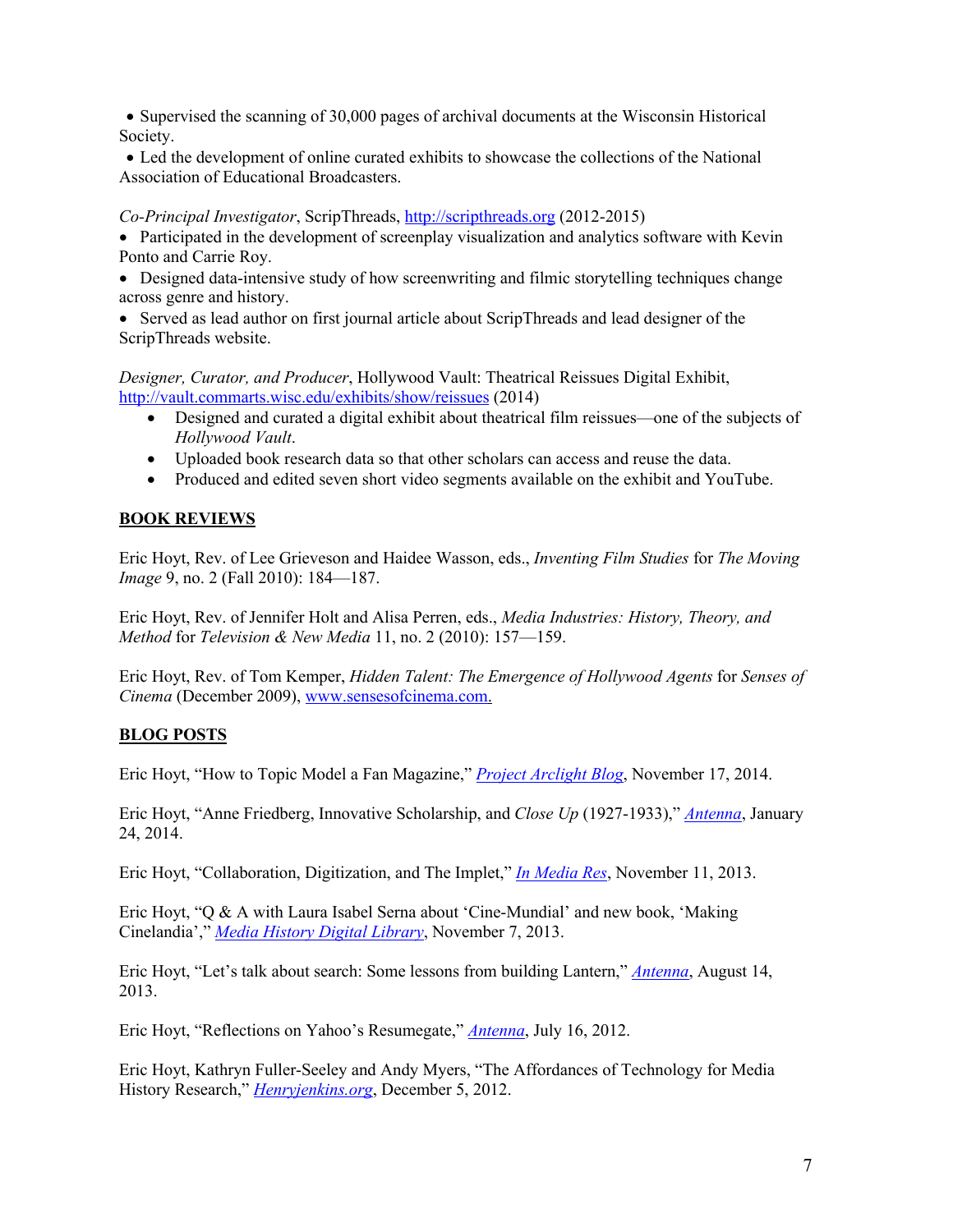Eric Hoyt, "Copyright's Big Day: Web Blackouts + Public Domain Ruling," *HASTAC*, January 19, 2012.

(Note: Additional posts on Antenna, HASTAC, and the Media History Digital Library blog are not listed here).

### **TEACHING**

Introduction to Digital Media Production, UW-Madison, 2012—2022

Film and Media Historiography, UW-Madison, 2017, 2020

Hollywood Studio System, UW-Madison, 2022

Producing Internet TV & Video, UW-Madison, 2014—2018

Cultural History of Broadcasting, UW-Madison, 2016

Contemporary Media Industries, UW-Madison, 2013

Essential Digital Media Production for Graduate Students, UW-Madison, Fall 2012, Fall 2014, Spring 2017, Fall 2018, Fall 2020

*Lead Teaching Assistant*, History of Global Cinema I & II, University of Southern California (Fall 2010—Spring 2011)

*Teaching Assistant*, TV Theory, Introduction to Film, Film Genres, TV Development, Film Finance, University of Southern California, (Spring 2007—Fall 2010)

#### **FELLOWSHIPS, INTERNAL AWARDS, AND OTHER HONORS**

Vilas Associate Award, UW-Madison Office of the Vice Chancellor for Research and Graduate Education, 2021-2023. *Awarded for project, "The Day After: A History of the Thermonuclear TV Movie Event."*

Humanities Division Fall Competition Grant, UW-Madison Office of the Vice Chancellor for Research and Graduate Education, 2019. *Awarded for project, "Globalizing the Media History Digital Library."*

University Housing Honored Instructor, UW-Madison, every year, 2014 to 2020. *Awarded to teachers who students say, "inspire them, motivate them, encourage them, and broaden their horizons."*

UW2020 Grant, UW-Madison Office of the Vice Chancellor for Research and Graduate Education, 2017. *Awarded for digital project*, "*Saving New Sounds: Preserving Podcasts and Making Audio Culture Analyzable."* Co-PI (Prof. Jeremy Morris is the PI).

Humanities Division Fall Competition Grant, UW-Madison Office of the Vice Chancellor for Research and Graduate Education, 2017. *Awarded for book project, "Midwestern AM: Local Stations and Identity in Radio's Golden Age."*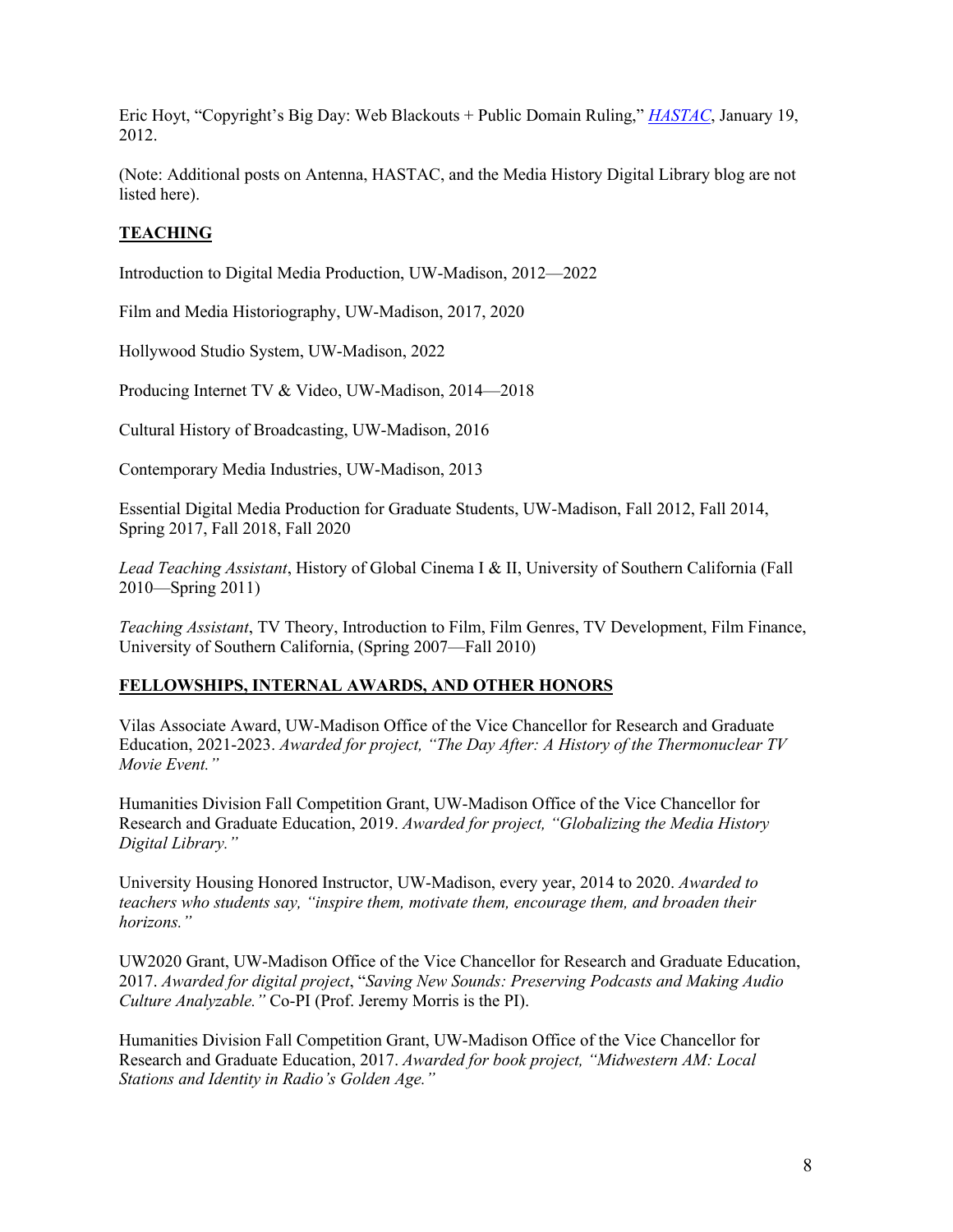Humanities Division Fall Competition Grant, UW-Madison Graduate School, 2015. *Awarded for book project, "Trade Press Wars: An Archival and Algorithmic History."*

Interdisciplinary Fall Competition Grant, UW-Madison Graduate School, 2014. *Awarded for Project: Arclight: Visualization and Analytics for the Study of 20th Century Media. Co-PI: Kevin Ponto.*

Faculty Fellow, Madison Teaching and Learning Excellence, UW-Madison, 2014

Humanities Division Fall Competition Grant, UW-Madison Graduate School, 2013. *Awarded for "Coding Media History: Computational Analysis of the Hollywood Trade Press."*

Ph.D. Achievement Award, University of Southern California, 2012. *Awarded annually by USC Graduate School to five exceptional Ph.D. candidates.*

Provost's Travel Grant, University of Southern California, 2011

Graduate Fellow, Center for Law, History, and Culture, University of Southern California, 2010

HASTAC Scholar, MacArthur Foundation and Duke University's HASTAC (Humanities, Arts, Sciences and Technology Advanced Collaboratory) Project, 2010

Provost's Fellowship, University of Southern California, 2008—2012

Peter Henton Scholarship, University of Southern California, 2007

All School Honors in School of Communication, Northwestern University, 2005

Lambda Pi Eta Communication Honors Society, Northwestern University, 2004

George Casey Prize for Best Undergraduate Gender Studies Essay, Northwestern University, 2004

# **INVITED LECTURES AND PRESENTATIONS**

"Global Movie Magazines, Hollywood Pressbooks, and the Data of Media History." Reimagining the History of Israeli Cinema Culture through the Archive Symposium, Tel Aviv University, Israel. *Invited to give this presentation as the conference keynote.*

"Saving New Sounds: Building and Using the PodcastRE Database," ARSC (Association for Recorded Sound Collections) Webinar, March 2022. Co-presented with Jeremy Wade Morris, Samuel Hansen, Jennifer Hyland Wang, and Susan Noh.

"Unlocking the Airwaves: Revitalizing an Early Public and Educational Radio Collection," GLASS (Great Lakes Association for Sound Studies) Online Workshop, November 2021. Co-presented with Stephanie Sapienza and Matt St. John.

"Digitizing Ephemera and Building Interactive Timelines: A Hands-on Workshop," HoMER (History of Movie Exhibition and Reception) Conference, Online, May 2021. Co-presented with Lesley Stevenson.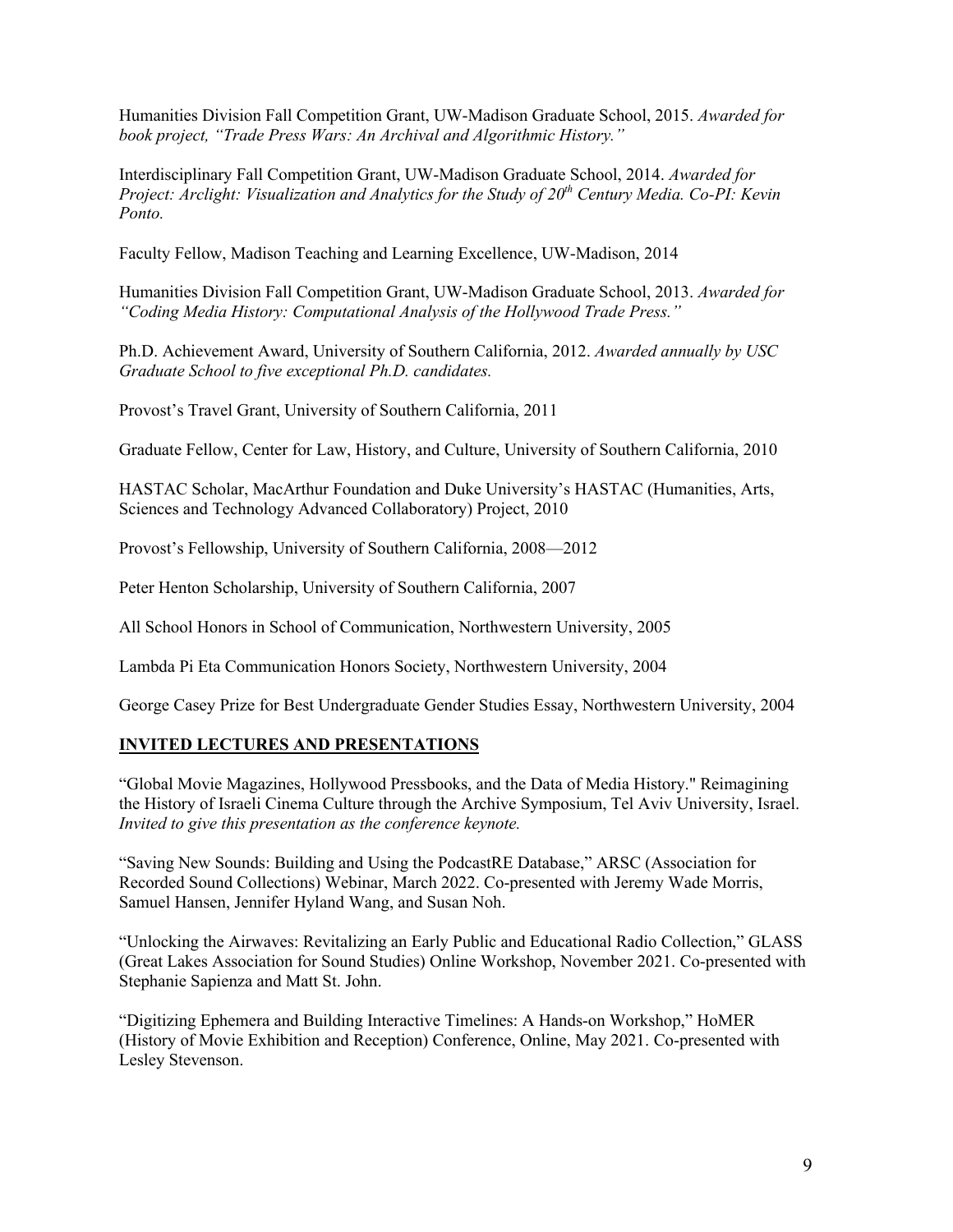"Inside the Media History Digital Library," Archive Fever Lecture Series, University of Toronto, January 2021. Online Presentation.

"Access+Preservation," Digital Video Library Workshop, University of Zurich, Switzerland, November 2020. Online Conference.

"Global Movie Magazine Networks," Reframing the Institution Conference, University of Bologna, Italy, October 2020. Online Conference.

"Globalizing the Media History Digital Library," University of Exeter Centre for Interdisciplinary Film Research, Exeter, England, March 2020. *Note: this lecture and trip was canceled due to the COVID-19 pandemic.*

"From Digitizing Magazines to Preserving Born-Digital Media: Reflections on *TV Guide*, Podcasts, and Media History," University of Wisconsin-Milwaukee Media Studies Research Collaboratory Center for 21<sup>st</sup> Century Studies, November 2019.

"Media History and the Digital Humanities," CLARIAH Summer School, Amsterdam, July 2018. *Invited to give this presentation as the conference keynote.* 

"Curating and Sharing the Data of Media History," HoMER (History of Moviegoing, Exhibition, and Reception) Conference at the European Network for Cinema and Media Studies, Amsterdam, June 2018. *Invited to give this presentation as the conference's plenary workshop.* 

"Art, Commerce, and Plastic Surgery: The Trade Papers of 1920s Hollywood," Classical Hollywood Studies in the 21<sup>st</sup> Century, Wilfrid Laurier University, Waterloo, Canada, May 2018.

"Access and Outreach Strategies for Digital Archives," University of California Los Angeles School Education and Information Studies, December 2017.

"Broadcasting History in the Digital Age: Applications for Metadata Uses and Opportunities for Linked Data," Radio Preservation Task Force Conference, Washington, D.C., November 2017.

"Trade Secrets: The Emergence of *Hollywood Reporter*," Communication Arts Colloquium, UW-Madison, October 2017.

"Lessons from Project Arclight for the Computational Analysis of Film Color," Visualization Strategies for the Digital Humanities Symposium, University of Zurich, Switzerland, September 2017.

"Searching for Influential Exhibitors in Film History's Big Data," Circuits of Cinema Conference: Histories of Movie and Media Distribution, Toronto, June 2017. *Invited to give this presentation as one of the conference's plenary sessions.* 

"Arclights and Zoom Lenses: Digital Humanities Methods and Film Historiography," Carnegie Mellon University Humanities Center, Pittsburgh, November 2016.

"Aggregating Aspirations: What Peabody's Metadata Tells Us About Local TV History," Peabody Television Archives Symposium, University of Georgia, October 2016. Participated remotely with video presentation and Skype. Video available at: https://youtu.be/KMHZgCGOT6E.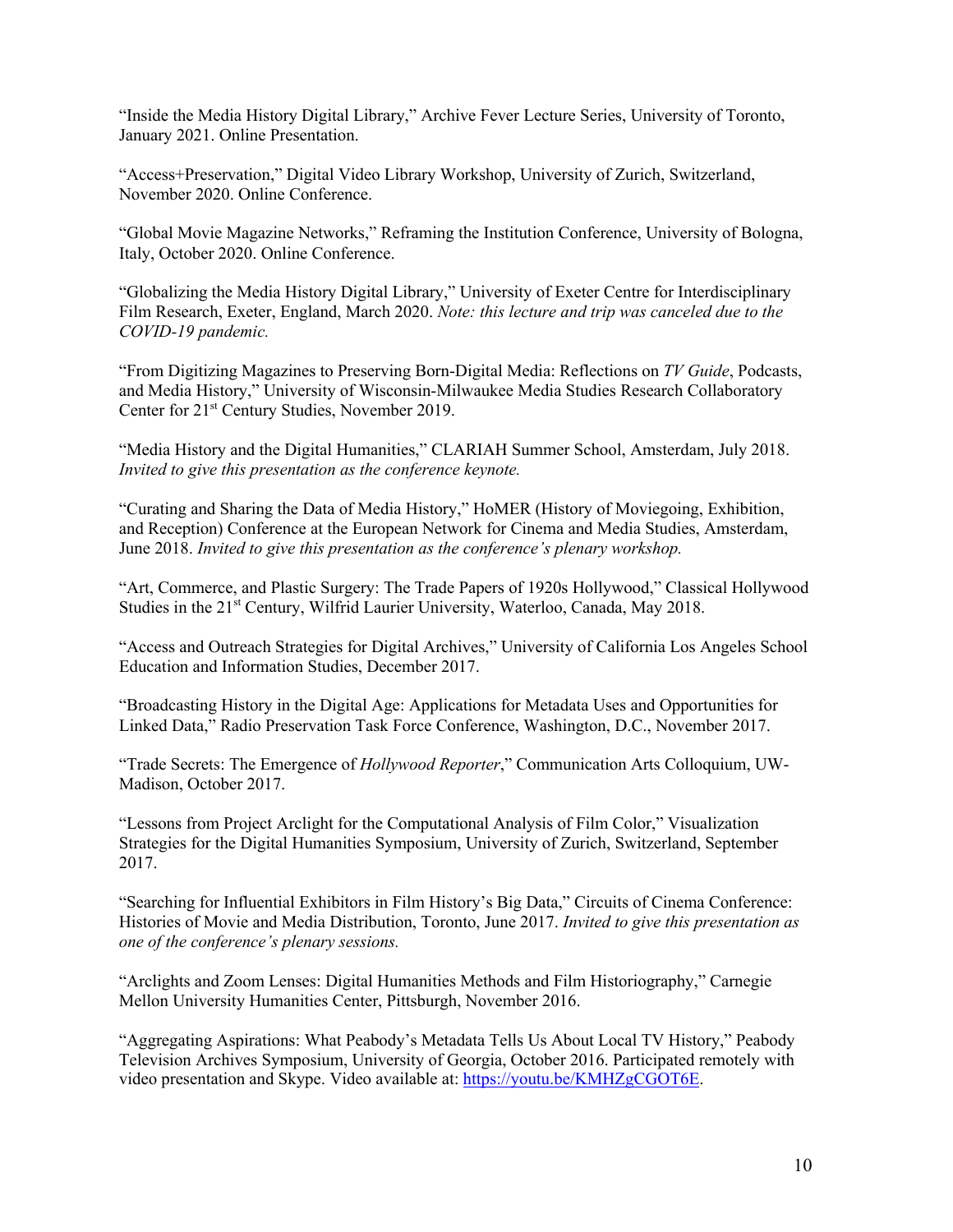"Arclights and Zoom Lenses: Digital Humanities Methods and Film Historiography," Transformations Conference, New York University, April 2016.

"*Variety's* Transformations: Digitizing and Analyzing the First 35 Years of a Canonical Trade Paper," Network of Researchers on Movie Magazines and Audiences, Ghent, Belgium, November 2015. *Invited to give this presentation as the conference keynote*.

*"Variety's* Transformations: Digitizing and Analyzing a Showbiz Giant," University of Pennsylvania Digital Humanities Colloquium, November 2015.

Peabody Television Archives Symposium, University of Georgia, November 2015.

"Project Arclight: Critical Reflections on Search, Visualization, and Media History's Big Data," Reconceptualizing the Moving Image Symposium, Stockholm, Sweden, October 2015.

"Introducing the Arclight Web App," Arclight Symposium, Concordia University, Montreal, May 2015.

"Project Arclight, Scaled Entity Search, and the Data of Media History," Evolving Directions in Academic Research and Resources Colloquium, UW-Madison Memorial Library, November 2014.

"Data Mining Silent Cinema History," History, Cinema, Digital Archives Symposium, Australian National University, Canberra, Australia, July 2014. Participated remotely with video presentation and Skype. Video available at https://www.youtube.com/watch?v=qO8W\_ccIX7Y.

"Data Mining Media History," Communication Arts Colloquium, UW-Madison, March 2014.

"Data Mining Media History," University of Texas, Austin, February 2014.

"Visualizing Media History's Data," DH+A: Data, Humanities & Art Symposium, Wisconsin Institute for Discovery, November 2013.

"Sustainability in Media Ecology," Media Ecology Planning Symposium, Dartmouth College, Hanover, New Hampshire, May 2013.

"Coding Media History: Access, Tool Building, and Analysis," Data Day, Wisconsin Institute for Discovery, March 2013.

"Coding Media History, Unparsing the Digital Humanities," Digital Studies Brown Bag Lecture, UW-Madison, October 2012.

"Industry Innovation and the Sale of Film Libraries to TV," Communication Arts Colloquium, UW-Madison, October 2012.

"Studio Libraries and the For-Profit Archive," Rethinking Media Archivism, Stockholm, Sweden, November 2010.

"Welcome to Miranda July World," Guest Lecturer, Occidental College, Los Angeles, 2008.

### **CONFERENCE PAPERS AND WORKSHOPS**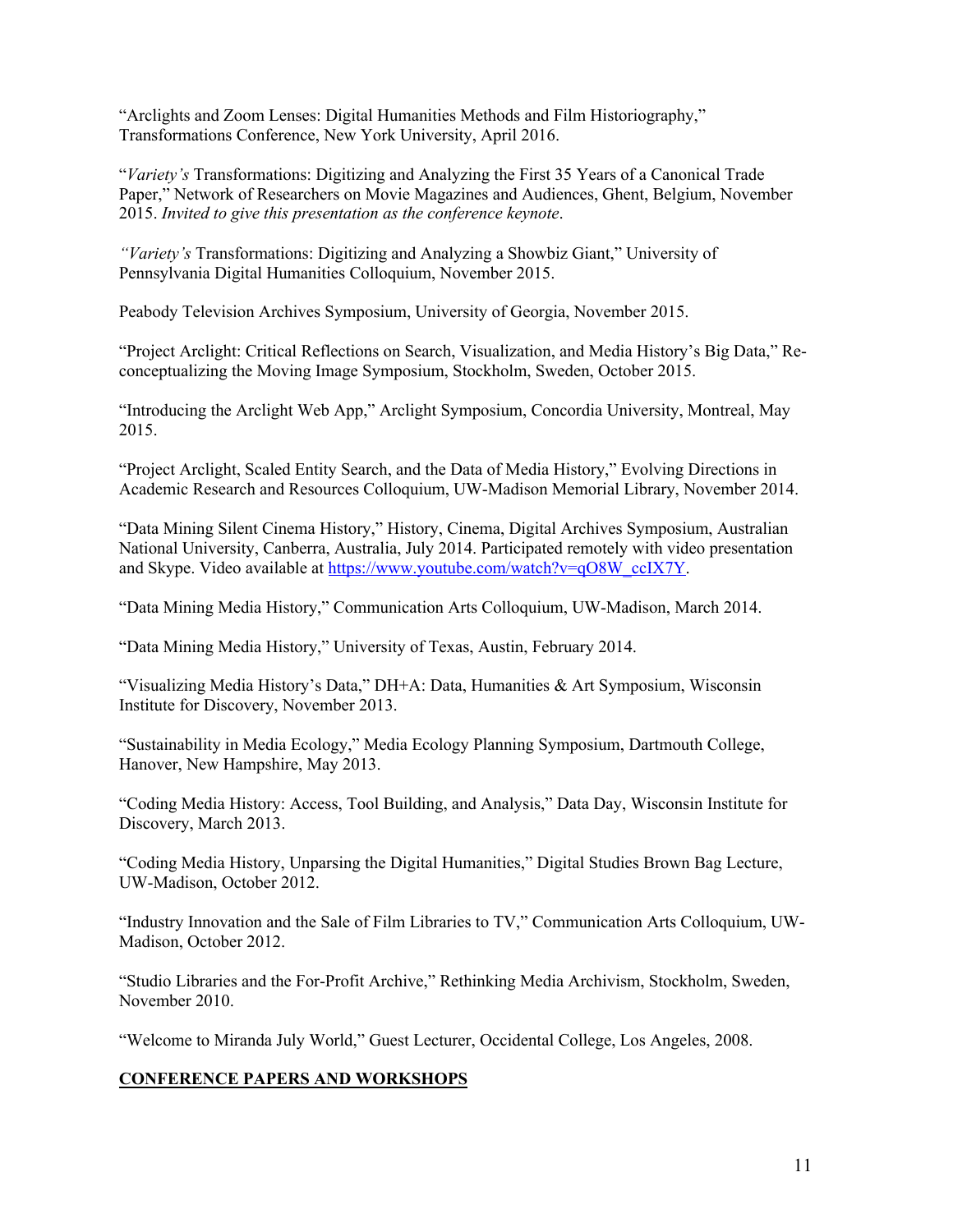"Linking Data, Languages, and Cultures: New Directions and Challenges for the Media History Digital Library," Society for Cinema and Media Studies Conference, Online, March 2022.

"Linking Data, Languages, and Cultures: New Directions and Challenges for the Media History Digital Library," HoMER (History of Movie Exhibition and Reception) Conference, Online, May 2021.

"Interventions and Counterhegemony" (Workshop Participant), Excavated Footage, US Archives, and Alternative Historiography Symposium, Dartmouth College and Ajou University, Online, March 2021.

"Gatekeepers, Scorekeepers, and Partisans: Hollywood Trade Papers and the Production of Industry Culture," Society for Cinema and Media Studies Conference, Online, March 2021.

"PodcastRE: Saving and Studying New Sounds," Association for Computers and the Humanities, Pittsburgh, July 2019.

"Digitizing and Reviving the Archives of the National Association of Educational Broadcasters," Society for Cinema and Media Studies Conference, Seattle, March 2019. Co-presented with Stephanie Sapienza.

"PodcastRE Analytics: Studying the Styles, Norms, and Cultures of an Evolving Medium," Great Lakes Association of Sound Studies (GLASS) Conference, Northwestern University, October 2018. Co-presented with Jeremy Morris, JJ Bersch, Jacob Mertens, and Susan Noh.

"Mobilizing Classical Hollywood Cinema" (Workshop Participant), Classical Hollywood Studies in the 21<sup>st</sup> Century, Wilfrid Laurier University, Waterloo, Canada, May 2018.

"Archives in the Digital Era: Bridging Theory and Practice for Saving and Studying Media" (Seminar Co-Chair), Society for Cinema and Media Studies Conference, Toronto, March 2018.

"Building Digital Resources for Media History," Participant in Roundtable on Open Access in Film Studies, Society for Cinema and Media Studies Conference, Toronto, March 2018.

"What's in the Binding?: Reflections on Digitizing Millions of Pages of Movie and Broadcasting Magazines," BH&DH: Book History & the Digital Humanities, UW-Madison, September 2017.

"Designing Discovery Platforms for Messy Data," Documenting Cinema: Film Librarians Conference, Los Angeles, April 2017.

"Open Access Book Publishing: Making It Happen" (Workshop Chair), Society for Cinema and Media Studies Conference, Chicago, March 2017.

"Digital Humanities and Media Studies: Methodological Expansion and Hands-On Experimentation" (Workshop Chair), Society for Cinema and Media Studies Conference, Atlanta, April 2016.

"Martin Quigley's Failed Monopoly and the Triumph of American Cinema's Trade Press," Society for Cinema and Media Studies Conference, Atlanta, April 2016.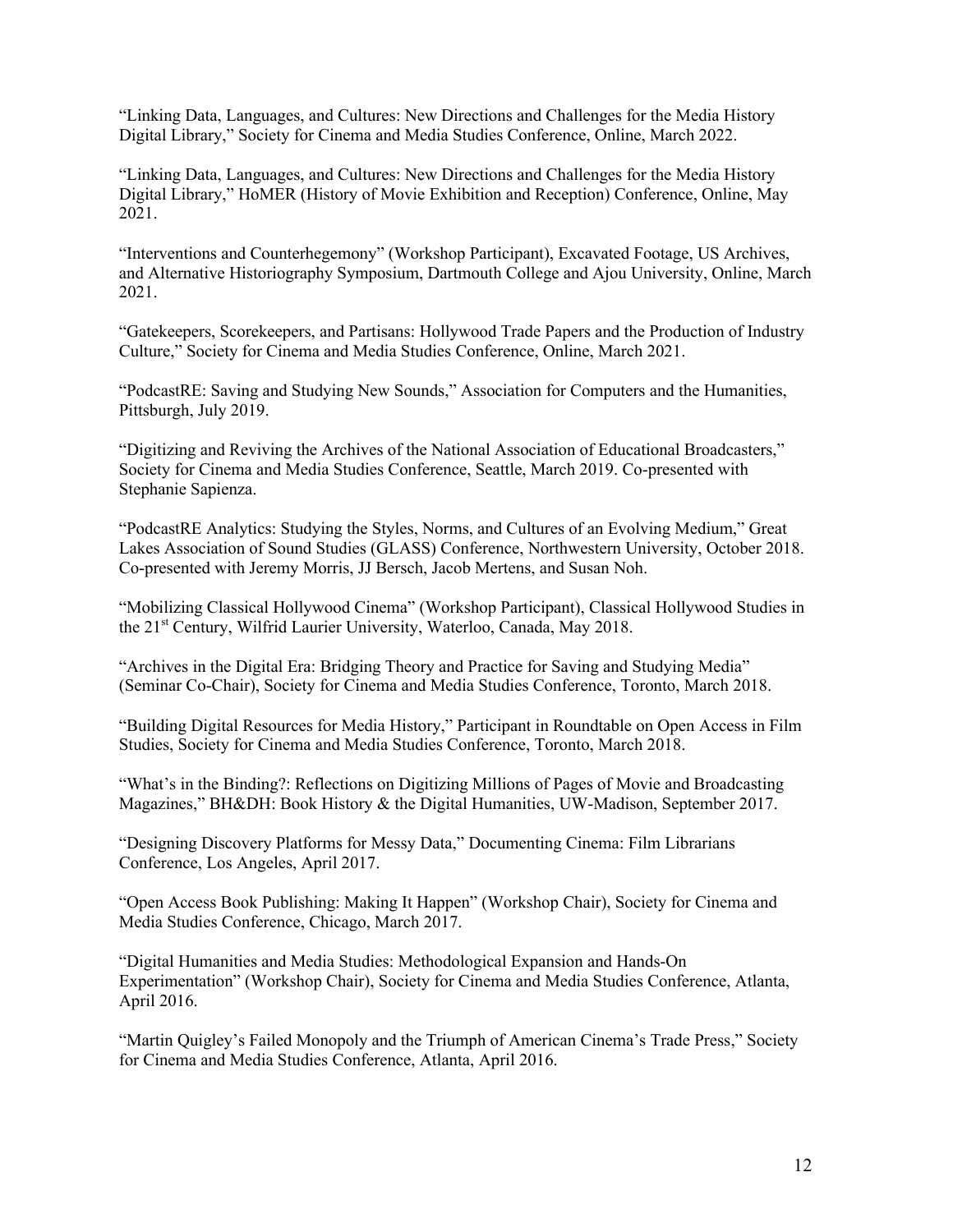"Metadata and Digital Archiving" (Workshop Participant), Radio Preservation Task Force Conference, Washington, D.C., February 2016.

"Project Arclight: Critical Reflections on Search, Visualization, and Media History's Big Data," HASTAC Conference, East Lansing, Michigan, June 2015.

"Project Arclight, or How to Data Mine the Media History Digital Library's 1.5 Million Pages," International Association for Media History Conference, Bloomington, IN, June 2015. Participated with co-presenter Tony Tran via video presentation: https://www.youtube.com/watch?v=NfqfLm65vvk.

"Motion Picture News vs. Exhibitor's Trade Review vs. Variety: The Trade Press Libel War of 1917," Society for Cinema and Media Studies Conference, Montreal, March 2015.

"Teaching Film and Broadcasting History in the Digital Age" (Workshop Participant), Society for Cinema and Media Studies Conference, Montreal, March 2015.

"Historical Illuminations via Digital Tools: The Media History Digital Library, Project Arclight, and a Golden Age for Film History Research" (Workshop Participant), Film & History Conference, Madison, WI, October 2014.

"Scaled Entity Search: A Method for Media Historiography and Response to Critiques of Big Humanities Data Research," IEEE Big Data Conference, Big Humanities Data Workshop, Bethesda, Maryland, October 2014. Co-written with Kit Hughes, Derek Long, Kevin Ponto, and Anthony Tran. Presented by Kit Hughes.

"The Media History Digital Library," Domitor Conference, Chicago, June 2014.

"How to Train Your Computer to Read 1,000 Screenplays and 25 Years of Variety," Society for Cinema and Media Studies Conference, Seattle, March 2014.

"Surveying Film History: New Approaches to the Problems of Teaching the Introductory Film History Course" (Workshop Participant), Society for Cinema and Media Studies Conference, Seattle, March 2014.

"The Reissue Boom: Studios, Exhibitors, Labor, and the Postwar Struggle over Old Movies in American Theaters," Film & History Conference, Madison, WI, November 2013.

"From Narratives to Nodes: Network Visualizations of the Screenplay," Screenwriting in a Digital and Global World, Screenwriting Research Network International Conference, UW-Madison, August 2013.

"Coding Media History: A Digital Suite for Opening Access, Building Tools, and Analyzing Texts," Digital Humanities Conference, University of Nebraska-Lincoln, July 2013.

"Designing for Open Access" (Workshop Chair), Society for Cinema and Media Studies, Chicago, March 2013.

"The Reissue Problem: Labor's 1940s Campaign Against the Theatrical Exhibition of Old Movies," Society for Cinema and Media Studies, Chicago, March 2013.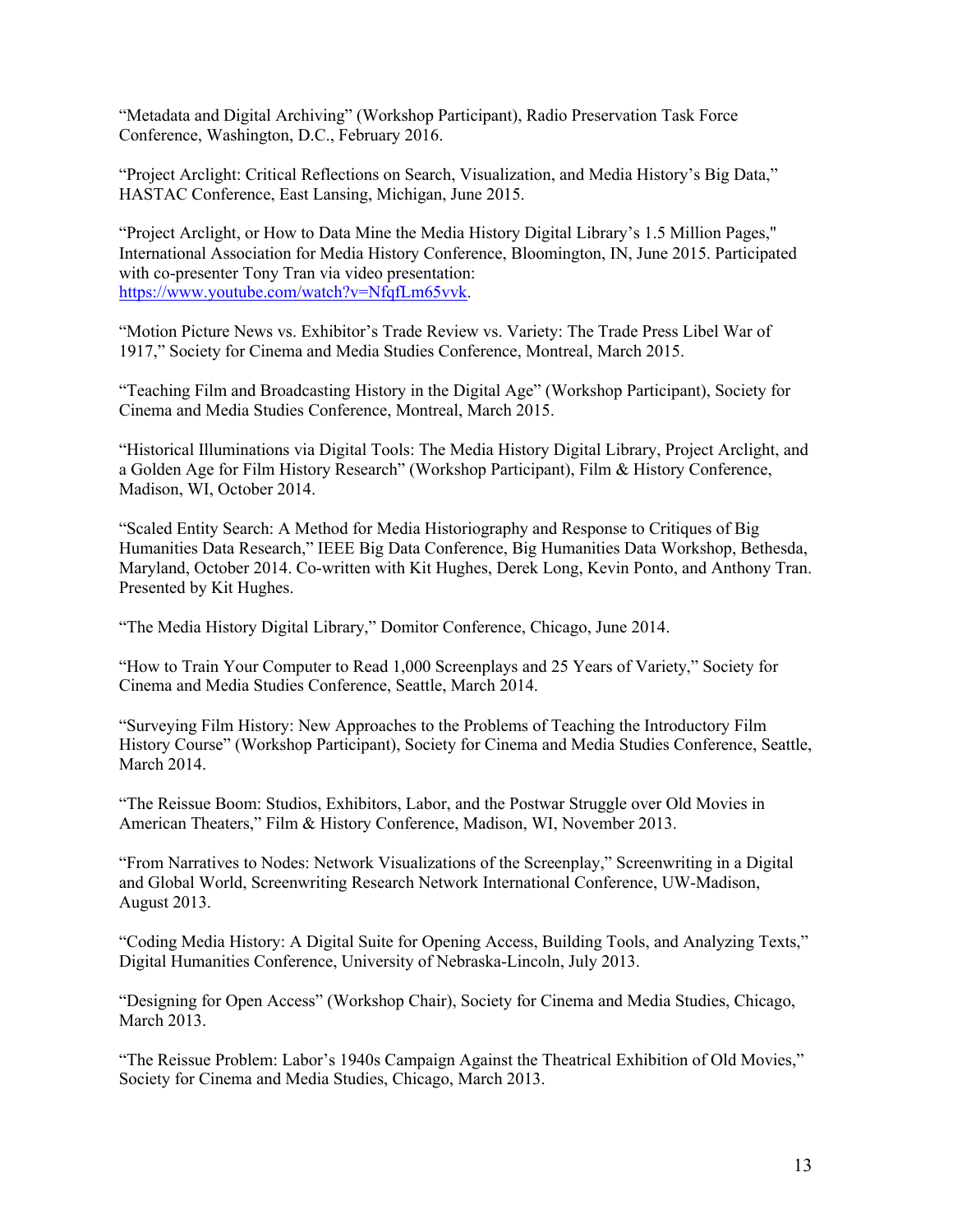"The Thief of Bombay: Douglas Fairbanks, Colonial Copyright, and Film Piracy in India, 1927- 1935," Society for Cinema and Media Studies, Boston, March 2012. Co-written and co-presented with Nitin Govil.

"Networking the Public Domain: How Fans, Scholars, and Collectors Came Together to Build the Media History Digital Library," HASTAC, Ann Arbor, Michigan, December 2011.

"The Closing Papers: How the Sale of the Warner Bros. Film Library to Television Created an Archive," Society for Cinema and Media Studies, New Orleans, March 2011.

"Copyrights, Moral Rights, and the Colorization Controversy," Society for Cinema and Media Studies, Los Angeles, March 2010.

"The Future of Selling the Past: Studio Libraries in the 21<sup>st</sup> Century," What is Film? Change and Continuity in the 21<sup>st</sup> Century, University of Oregon, Portland, November 2009.

"The Documentary Filmmaker as Copyright Owner: Privileges, Limitations, and the Lawsuit over *We Are Marshall*," Visible Evidence XVI, Los Angeles, August 2009.

"The Most 'Inscrutable' of Foreign Markets: How Hollywood Perceives and Sells to Japan," Society for Cinema and Media Studies Conference, Tokyo, May 2009. *Conference was canceled due to swine flu concerns.*

"Studio Libraries," Media Fields: Infrastructures, UC Santa Barbara, April 2009.

"Implied Contract: *Desny v. Wilder* (1956) and the Case of *Ace in the Hole*," Society for Cinema and Media Studies Conference, Philadelphia, April 2008

"World War II VD Training Films: Disease, Gender, and American Wartime Culture," Film & History Conference on "War in Film, TV, and History," Dallas, Texas, 2004.

#### **PROFESSIONAL SERVICE**

Advisory and Editorial Boards

Editorial Board Member, *The Journal of E-Media Studies*, 2022- Editorial Board Member, *The Moving Image Journal*, 2019- Advisory Board Member, Tools for Texts-in-Performance NEH Digital Humanities Grant Project, Northwestern University, 2018.

#### Tenure and Promotion

7 reviews completed between 2018-2021. University names omitted to preserve confidentiality.

External Thesis Examiner

Flinders University (Australia), 2017, 2018. University of Amsterdam, 2017.

Conference Program Reviewer

Association for Computers in the Humanities Conference, 2021 Digital Humanities Conference, 2020. Society for Cinema and Media Studies, 2017-2018.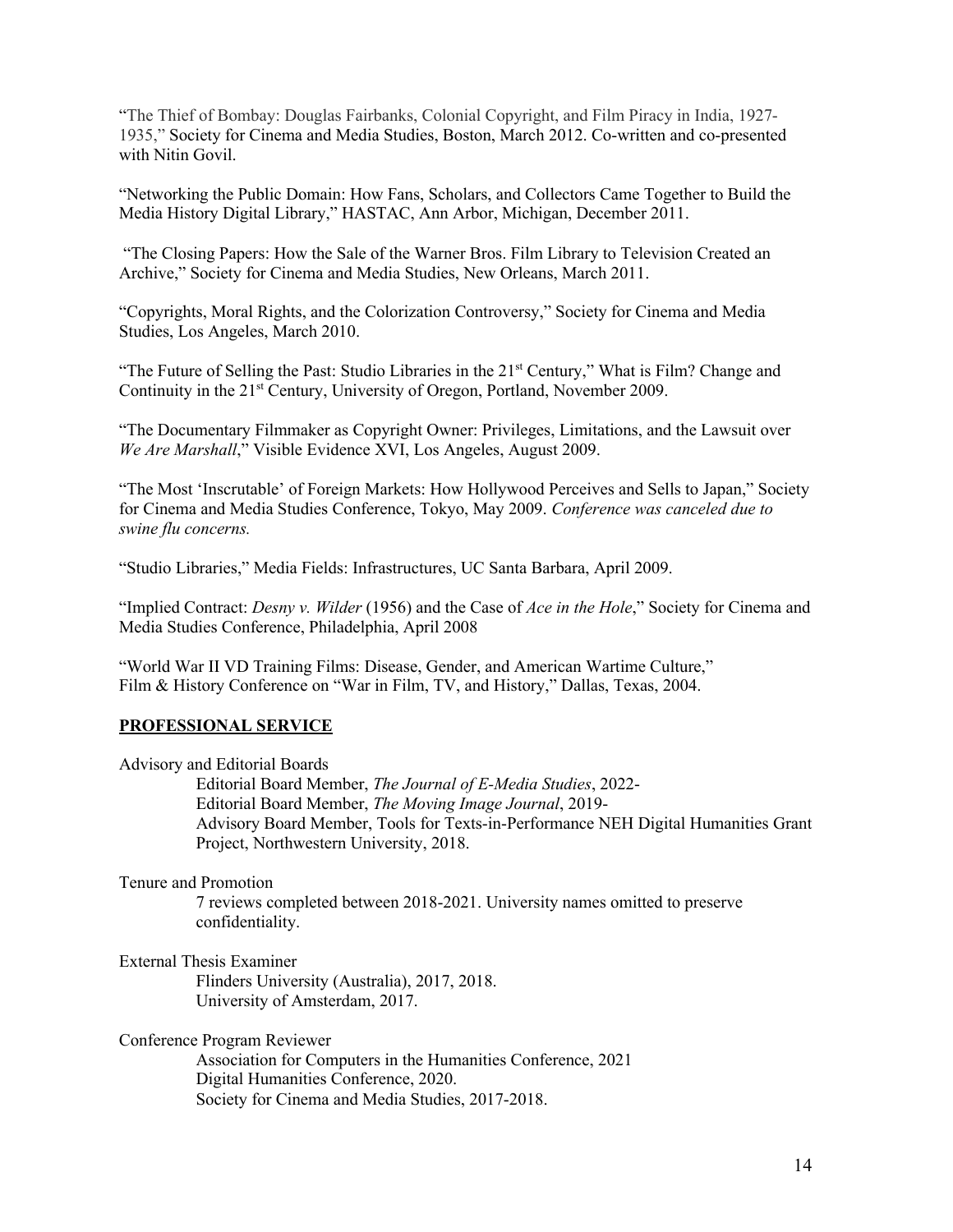Manuscript Reviewer

Oxford University Press, 2022. *Radio Journal*, 2021 Palgrave McMillan, 2021. *Media Industries Journal*, 2021. *Alphaville,* 2020 University of California Press, 2013, 2016—2020. *Digital Humanities Quarterly*, 2014, 2019—2021. *Journal for Cinema and Media Studies*, 2019. *Digital Scholarship in the Humanities*, 2017—2019. *VIEW*, 2018. *Film History*, 2015, 2017. *Synoptique: An Online Journal of Film and Moving Image Studies*, 2017. *Feminist Media Histories*, 2015 *Convergence*, 2015 *Proceedings of the National Academy of Sciences*, 2014 *International Journal of Cultural Studies*, 2013 *Mediascape*, 2012

Grant Reviewer / Awards Judge

National Endowment for the Humanities, 2018, 2021.

National Science Centre of Poland, 2018.

First Book Award Committee (Chair), Society for Cinema and Media Studies, 2016- 2017.

CLARIAH Project, University of Amsterdam, 2016.

BeIPD-Marie Curie COFUND Postdoctoral Fellowship, University of Liege (Belgium). 2016.

Flanders Postdoctoral Fellow. Research Foundation of Flanders (Belgium). 2016. Anne Friedberg Innovative Scholarship Award Committee, Society for Cinema and Media Studies, 2014-2015

SSHRC Insight Grant, Social Science and Humanities Research Council (Canada), 2014

# **UNIVERSITY SERVICE**

Standing Committees

Research Committee, Arts & Humanities Division, Office of the Vice Chancellor for Research and Graduate Education, 2018—2021.

UW2020 Council, Office of the Vice Chancellor for Research and Graduate Education, 2018—2020.

Named Professorships Committee, Arts & Humanities Division, Office of the Vice Chancellor for Research and Graduate Education, 2018—2021.

UW Press Committee 2019—2022.

Curriculum Committee Member, Center for Visual Cultures, UW-Madison, 2018—2021. Steering Committee Member, Center for Visual Cultures, UW-Madison, 2017—2021.

# Ad Hoc Committees

Research Data Storage Initiative Committee, Office of the Vice Chancellor for Research and Graduate Education, 2019—2020.

Peer Reviewer, Data Science Grant Initiative, UW-Madison Office of the Vice Provost for Research and Graduate Education, 2018.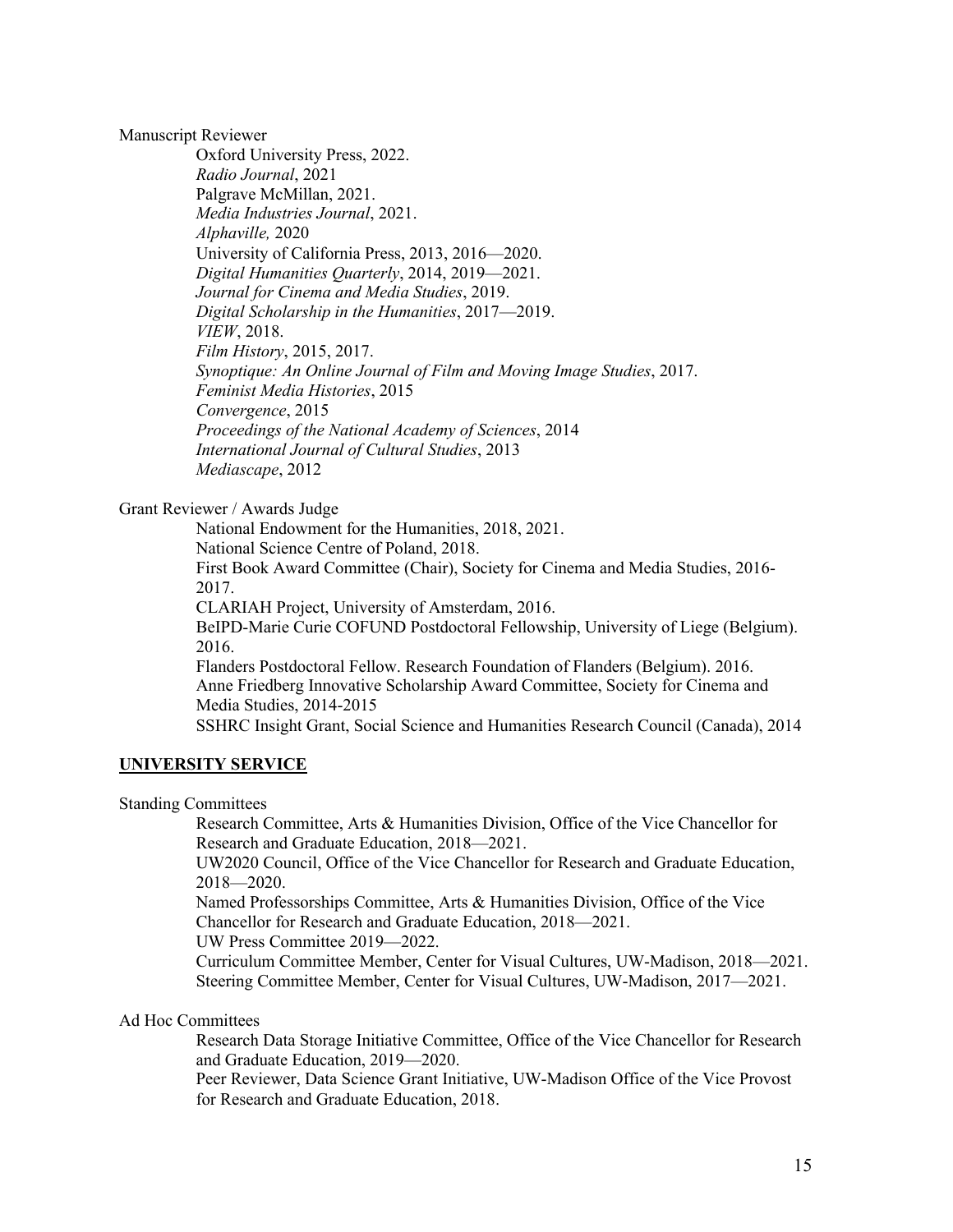Guest Lecturers on Campus

Invited Guest Speaker, "Using Framing and Lenses to Express Character and Story." ACE Digital Storytelling Summer Course. UW-Madison, July 2021. Workshop Speaker, "External Grant Writing: Strategies and Tactics, Successes and Failures," UW-Madison Office of the Vice Provost for Research and Graduate Education, 2018 Invited Guest Speaker, "Research and Library Needs" Panel Participant, Library Prairie Liaison Institute. UW-Madison, July 2017. Invited Guest Speaker, "Journeys in Work and Life," Undergraduate Honors Society: Wednesdays at Washburn Lecture Series, UW-Madison, December 2014. Workshop Facilitator, "Knowledge Forms (and Formats): Writing and Publishing in the Age of Networked Scholarship," Scholarly Publishing Symposium, UW-Madison, October 2014 Workshop Leader, "How Not to Make a Video," Teaching & Learning Symposium, UW-Madison, May 2014 Workshop Leader, "Pre-Production for Effective Online Video," Teaching & Learning Symposium, UW-Madison, May 2013

Faculty Mentor to Darline Morales, McNair Scholars Program, UW-Madison

Practicum Supervision, School of Library & Information Studies, UW-Madison. Laurel Gildersleeve (Fall 2014) Caroline Meikle (Fall 2012)

### **DEPARTMENTAL SERVICE**

Faculty Director of the Digital Cinema Production Certificate, 2018—present.

Direct Supervisor of Departmental Staff

Mary Huelsbeck, WCFTR Assistant Director (2020—present) Amanda Smith, WCFTR Head Archivist (2020—present) Samuel Hansen, WCFTR Database Developer (2020—present) Peter Sengstock, Director of Media Services (2021—present) Erik Gunneson, Instructional Staff (2021—present) Lisa Ellis, Instructional Staff (2019—present)

Standing Committees

Executive Committee, 2017—present. Chair of Digital Cinema Production Certificate Steering Committee, 2019—present Chair of Careers Committee, 2017—2019. Co-Chair of Careers Committee, 2019—2020. Budget and Salaries Committee, 2017—2018, 2021—2022 Personnel and Tenure Committee, 2017—2018, 2021—2022 Awards Committee, 2020—2022 Steering Committee, Wisconsin Center for Film and Theater Research, 2013—2020. Development and Advancement Committee, 2012—2014. Digital Committee, UW-Madison, 2012—2014.

Search and Ad Hoc Committees

Chair of Media Production Search Committee, 2019—2020.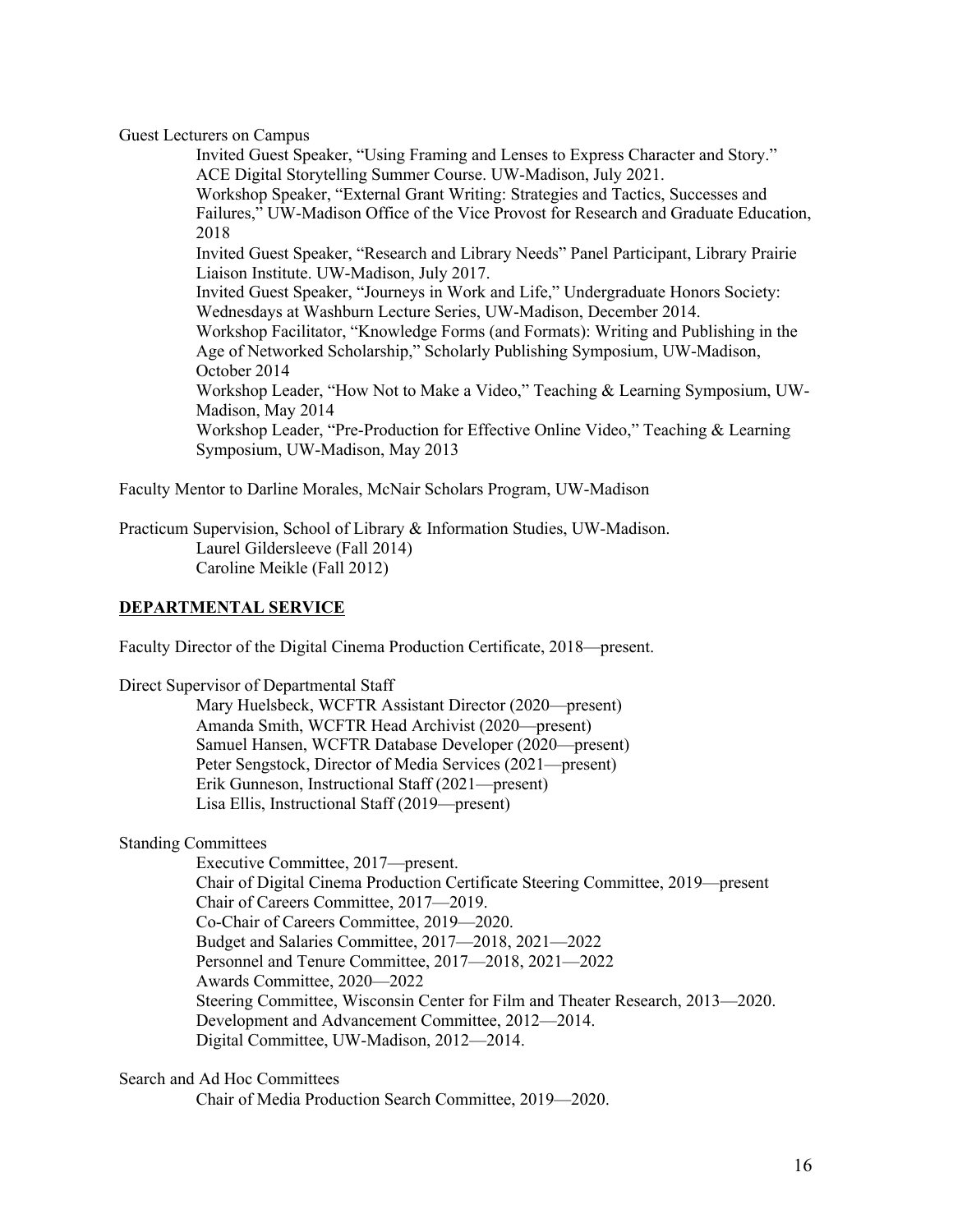Member of Global Cinema and Media Search Committee, 2019—2020. Instructional Design Audit Committee, 2019—2020

Faculty Advisor to CASA (Communication Arts Student Association), 2018—2021.

Area Point Person (Media and Cultural Studies Area), 2016—2018, 2019—2020.

Faculty Senate Representative, 2014—2018.

# **DEPARTMENTAL ADVISING**

Ph.D. Student Advising

- Maureen Mauk (2017- )
- Lesley Stevenson (2019-)
- Connor Perkins (2019-)
- Samantha Janes (2020-)
- Pauline Lampert (2021-)
- Kallan Benjamin (2021-)
- Austin Morris (2016-2018)

Ph.D. Dissertation Committee Member

- Megan Boyd (Defended December 2018)
- Jonah Horvitz (Defended December 2018)
- Derek Long (Defended August 2017)
- Chelsea McCracken (Defended August 2017)
- Taylor Cole Miller (Defended July 2017)
- Tony Tran (Defended July 2017)
- Jenny Oyallon-Koloski (Defended May 2017)
- Chris Cwynar (Defended December 2016)
- Nora Patterson (Defended July 2016)
- Myles McNutt (Defended June 2015)
- Joshua Jackson (Defended August 2013)

Faculty Sponsor for Field Experience in Communication, Department of Communication Arts, UW-Madison.

- Kacie Diamond (Summer 2014)
- Whitnie Andrews (Spring 2014)
- Jason Schwartz (Fall 2013)
- Kendall Ross (Summer 2013)
- Eric Bowron (Spring 2013)

# **PROFESSIONAL AFFILIATIONS**

Association of Moving Image Archivists

Association for Computing and the Humanities

Domitor

HASTAC